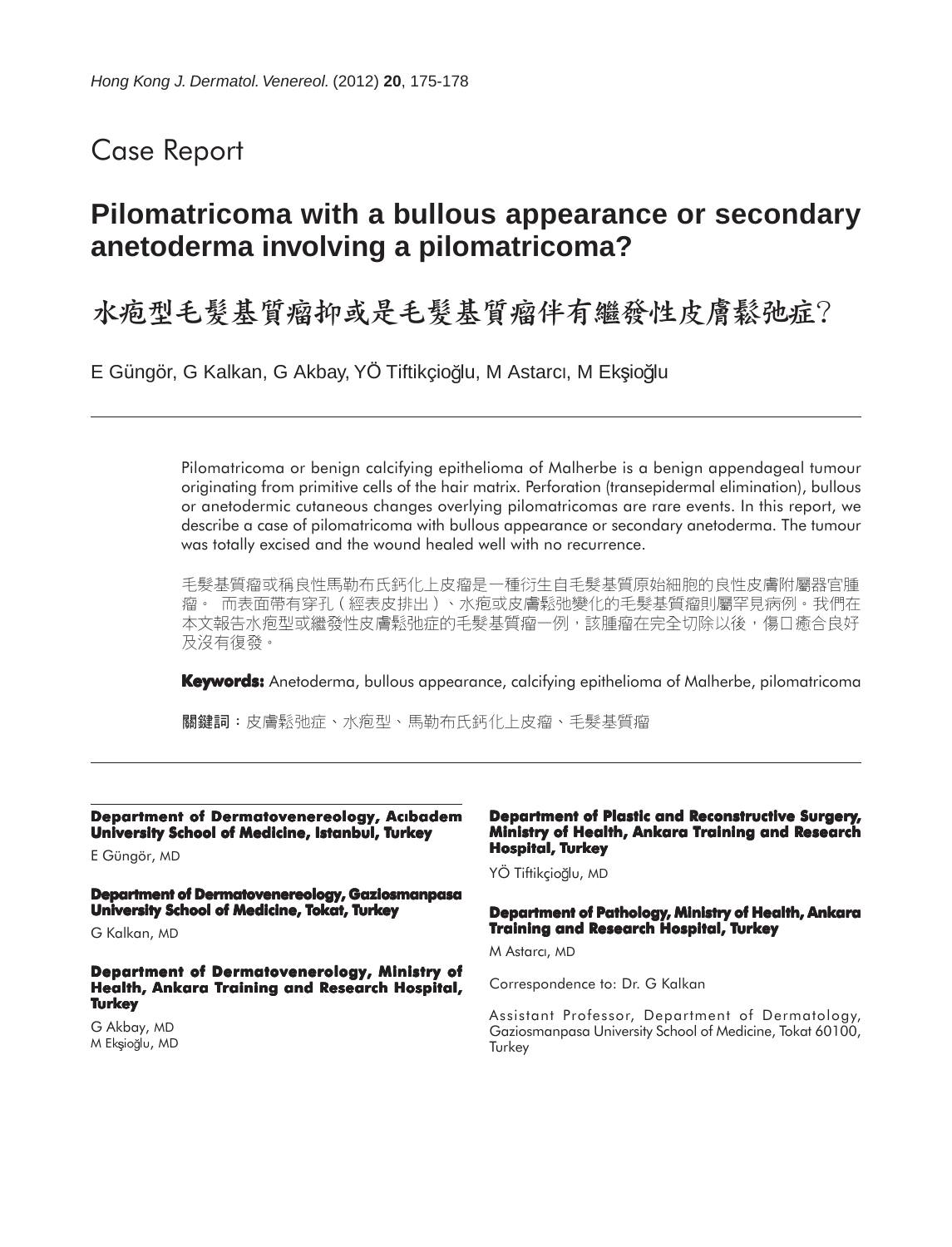## **Introduction**

Pilomatricoma or benign calcifying epithelioma of Malherbe is a benign appendageal tumour originating from primitive cells of the hair matrix. It is usually a solitary, firm to hard, deep dermal or subcutaneous tumour that is covered by normal skin. Rarely, perforation (transepidermal elimination), bullous or anetodermic cutaneous changes overlying pilomatricomas have been reported.1,2

### **Case report report**

A 30-year-old woman had a tumour on the right shoulder that had been slowly growing for one year. It was noted to have a bullous appearance three months prior to consultation. There was no history of trauma. On examination, a single, slightly tender, flaccid bulla, measuring 3 x 2 cm was detected. Within the bulla there was a single hard tumour (Figure 1a). The skin over the bulla could be pushed deep into the dermis, which popped out with release of pressure (Figure 1b). Systemic examination was normal. Laboratory examination of haematological, biochemical parameters and urinalysis were normal. Excision of the tumour was performed and the wound healed well with no recurrence.

**(a) (b)**

Histopathological examination of the lesion demonstrated a normal epidermis and a well demarcated tumour in the dermis. There was a large space in the dermis over the tumour. The tumour was composed of irregular nests of basophilic cells, shadow cells and transitional cells in a fibrotic stroma. Focal areas of calcification were present (Figure 2a). In the overlying dermis, the collagen bundles were attenuated and there were some dilated endothelium-lined vascular channels. The alcian blue stain was negative. Verhoeff van Gieson stain showed a marked reduction in elastic fibres (Figure 2b). The findings were consistent with pilomatricoma.

### **Discussion**

Although pilomatricomas are common tumours and there are multiple large series in the medical literature, bullous appearance or secondary anetoderma overlying pilomatricoma was described in only 24 patients in English literature. An additional 19 cases were reported in French and, as a matter of fact, the first case was reported in French.1,3-12 The incidence of a bullous apperance was reported as 6.3% in Japan.6

The majority of the patients with bullous apperance of pilomatricomas were young women in the



**Figure 1.** (a) Single flaccid bulla, measuring 3 x 2 cm on the right shoulder. (b) The skin over the bulla could be pushed deep into the dermis.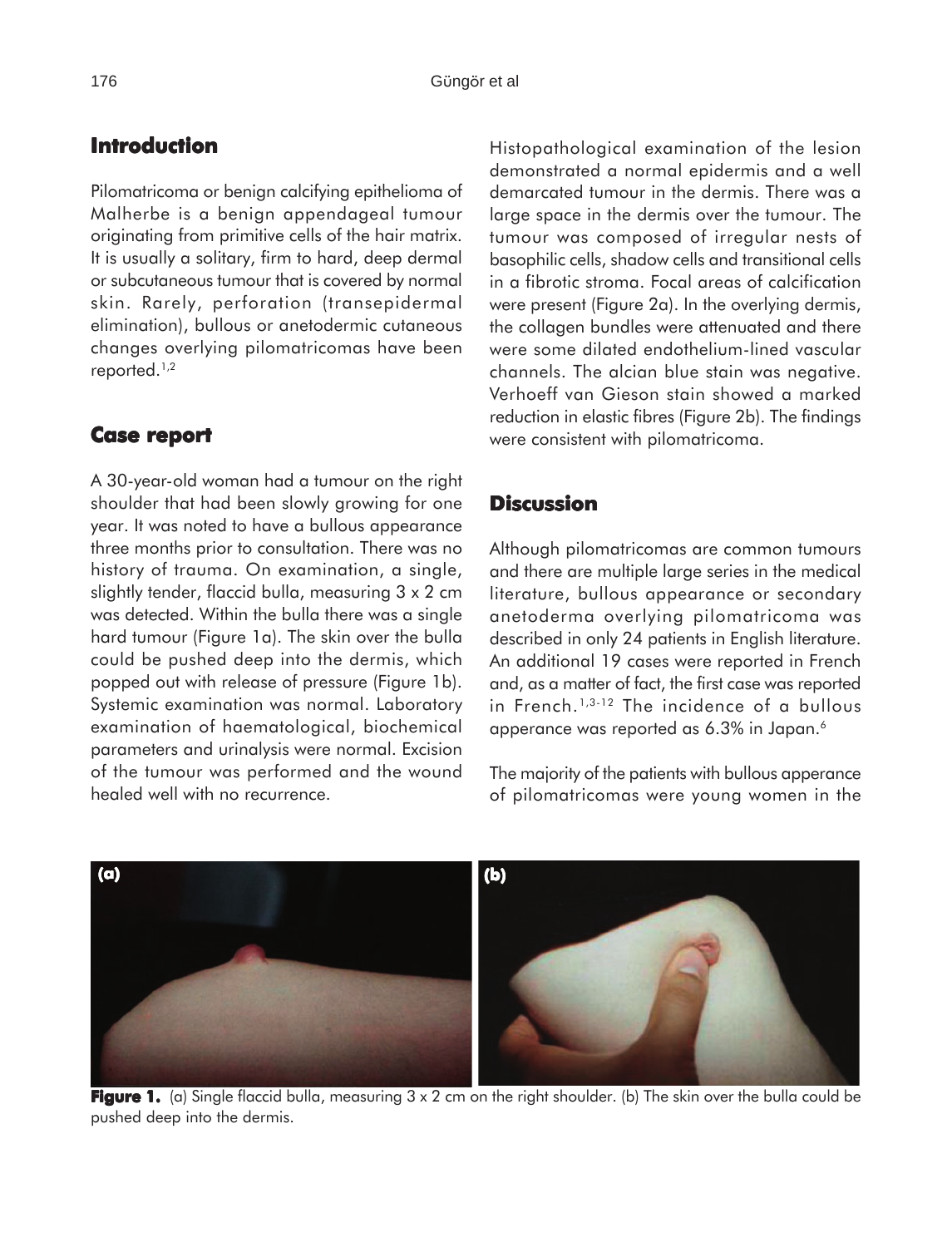

**Figure 2.** (a) The tumour is composed of irregular nests of basophilic cells, shadow cells and transitional cells in a fibrotic stroma with focal areas of calcification (H&E, Original magnification x 400). (b) Marked reduction in elastic fibres (Verhoeff van Gieson stain, Original magnification x 100).

second or third decade of life. Most of the lesions were located on the arms or trunk. Usually the lesions manifested as soft, wrinkled, protuberant lesions with a firm underlying subcutaneous mass. The treatment of choice was surgical excision and recurrence was not reported.3-12 The size of common pilomatricomas ranges from 1 x 1 cm to 6 x 3 cm. While it was reported that the size of pilomatricomas with a bullous apperance was larger than that of common pilomatricomas, there was no reported association between giant pilomatricomas and bullous appearance.<sup>1,10</sup>

As pilomatricoma with bullous appearance is rarely reported, this diagnosis may not be immediately apparent to clinicians. Bullous morphoea, lymphangioma and bullous cutaneous lymphoma should also be considered in the differential diagnosis. Other less likely possibilities include bullous lichen planus, bullous lupus erythematosus and other autoimmune bullous disorders.8,11,12 The diagnosis can be clearly established with histopathological examination.

In this rare and atypical variant of pilomatricoma, secondary anetoderma and bullous appearance may be found.3-10,13,14 Secondary anetoderma may develop within lesions of various cutaneous inflammatory disorders, infections and tumours. It is characterised clinically by soft sac-like protrusion and pathologically by the focal loss of elastic fibres in the dermis.15 Marked reduction or absence of elastic tissue in the dermis overlying pilomatricoma lesions was shown in the majority of cases.3-5,8,13,14 However, in one case reported by Prasad et al, no changes in the elastic tissue were seen,<sup>9</sup> and some authors did not mention about the elastic tissue stain in their reports.<sup>1,6,7,10</sup> In our case, there was a marked reduction in elastic tissue.

Several hypotheses have been proposed to explain the bullous appearance. Although Piguet and Bolgert proposed that mechanical irritation (trauma) was an inciting factor and some authors support this hypothesis,<sup>3,6,10</sup> there were no history of trauma on the lesions in most of the cases including our patient. The second hypothesis suggested by Jones and Tschen was that tumour cells and/or infiltrating inflammatory cells could be producing elastolytic enzymes.<sup>3</sup> Many authors think that the pressure on the area around the